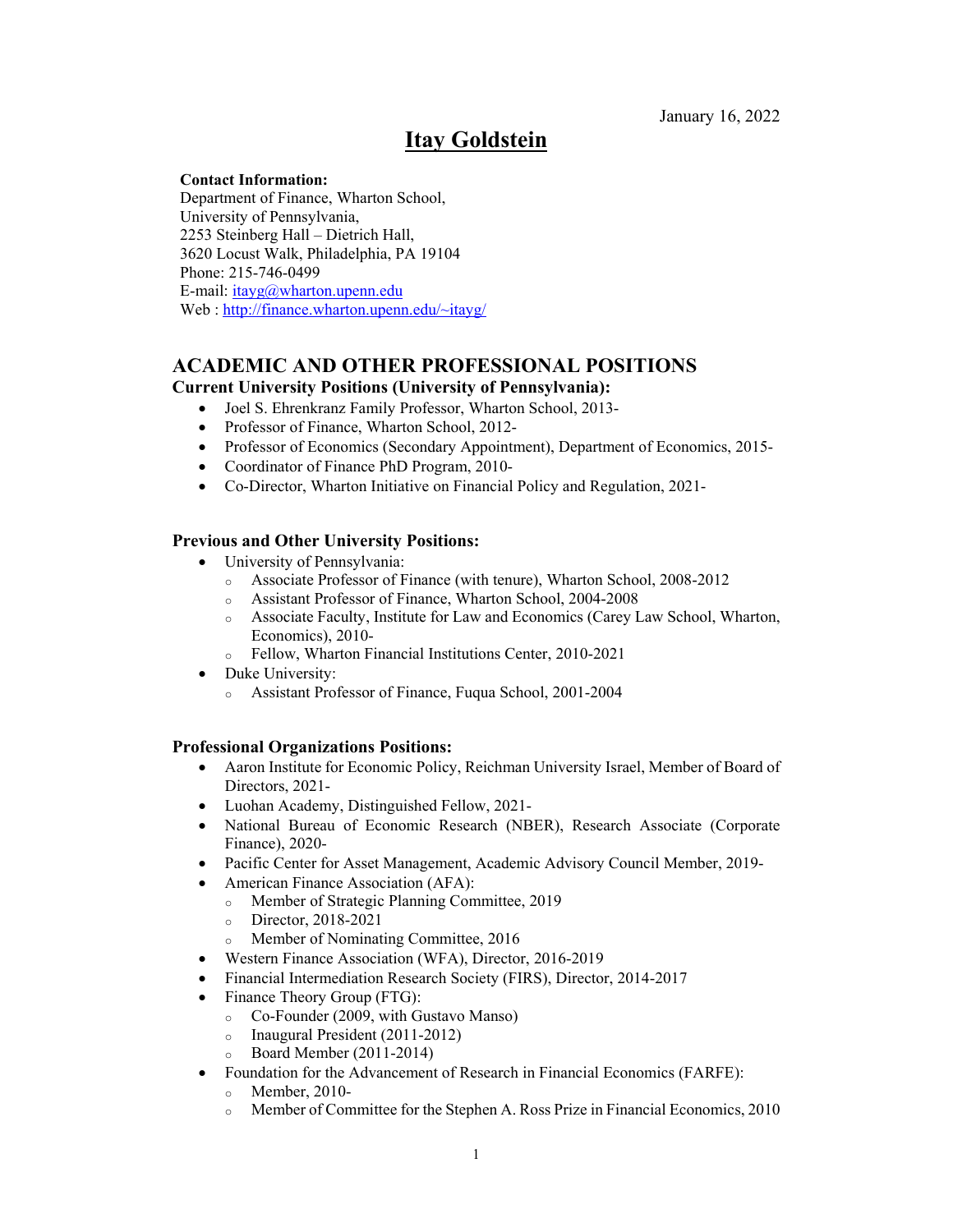## **Editorial Positions:**

- Review of Financial Studies:
	- o Executive Editor, 2018-
	- o Editor, 2013-2018
- Management Science:
	- o Department Editor (Finance), 2013
	- o Associate Editor (Finance), 2009-2012
- Journal of Financial Intermediation:
	- o Editor, 2012-2013
	- o Associate Editor, 2010-2012
- Journal of Corporate Finance, Guest Co-Editor, Special Issue on Corporate Finance Theory, 2012-2014

# **Academic Visits:**

- The University of Texas at Austin, AIM Distinguished Visiting Scholar, April and September 2019
- Vienna Graduate School of Finance, Visiting Professor, June-July 2018
- The University of Chicago Booth School of Business, Initiative on Global Markets, Visiting Fellow, April and October 2017
- Study Center Gerzensee and Swiss Finance Institute, Visiting Professor, August 2016
- The University of Chicago Booth School of Business, Applied Theory Initiative, Visiting Scholar, November 2010
- Goethe University Frankfurt, Metzler Visiting Professor, May-June and December 2007
- Princeton University, Department of Economics, Visiting Scholar, September 2000 -July 2001

## **Work with Policy Institutions:**

- Bank of Japan, Financial System Report, Academic Consultant, 2021
- Bank for International Settlements, Member of Research Advisory Panel, 2016-
- Securities and Exchange Commission, Distinguished Visiting Scholar, 2016
- Bank of Canada, Visiting Scholar, 2015-
- Federal Reserve Bank of Richmond, Visiting Scholar, 2013
- Federal Reserve Bank of New York, Academic Consultant, 2011-2017
- Committee on Capital Markets Regulation, Academic Consultant, 2010-2012
- Federal Reserve Bank of Philadelphia, Visiting Scholar, 2005- 2015

# **Other Consulting:**

- Expert on Bank Liquidity
	- o King and Spalding LLP, 2020-2021
	- o Kirkland and Ellis LLP, 2018-2019

# **EDUCATION**

- Ph.D. in Economics, Tel-Aviv University, 2001
	- o Dissertation: "Models of Self-Fulfilling Financial Crises"
	- o Supervisor: Professor Elhanan Helpman
- M.A. in Economics, Tel-Aviv University, *Summa cum Laude*, 1998
- B.A. in Economics and Accounting, Tel-Aviv University, *Magna cum Laude*, 1994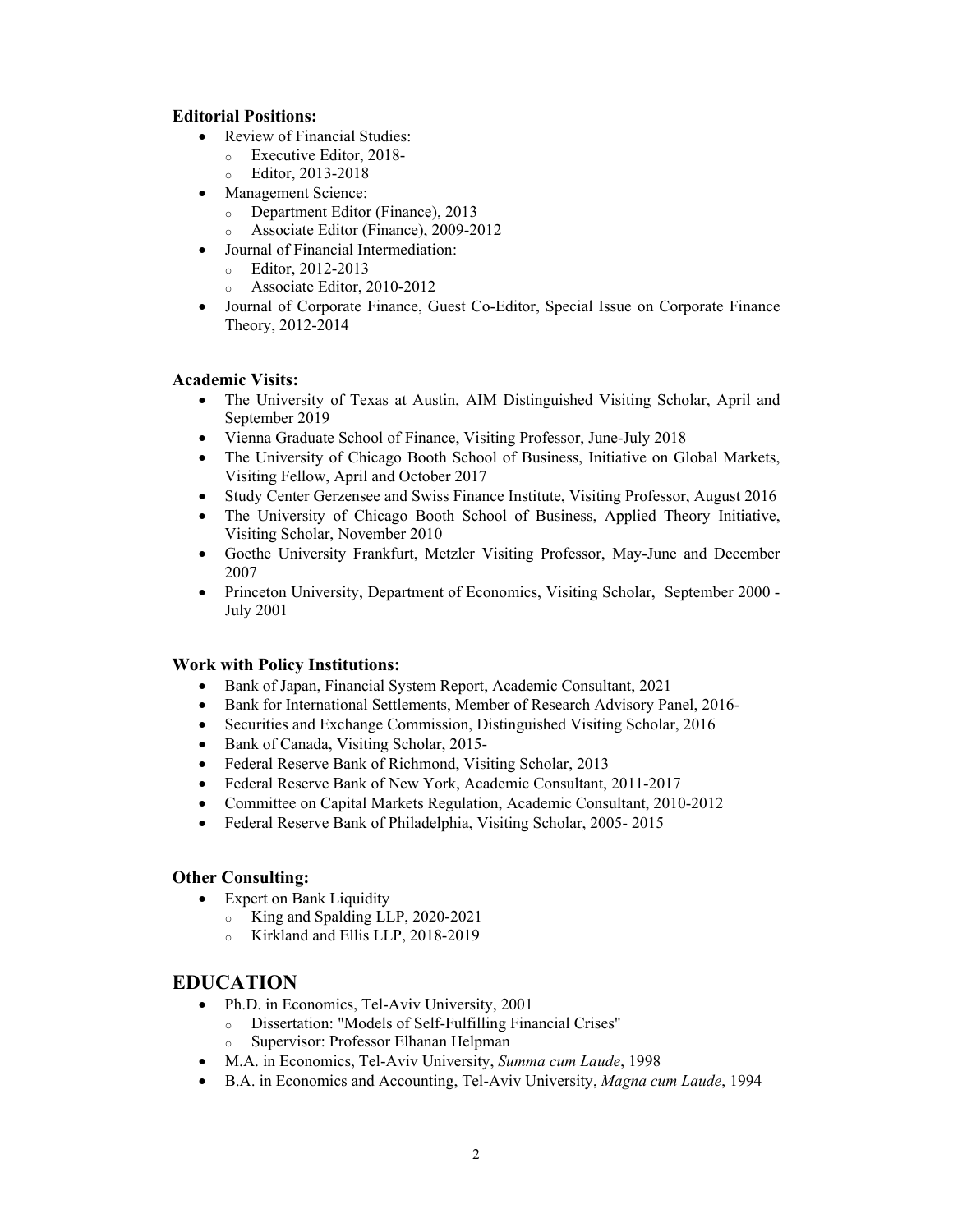# **EARLIER WORK EXPERIENCE**

- Economist, Research Department, Bank of Israel, 1998-2000
- Economist, Personnel Division, Israel Defense Forces, 1995-1998
- Economist, Economic Models Ltd, Israel, 1994-1995

# **RESEARCH**

#### **Published Refereed Articles:**

- 1. Itay Goldstein and Liyan Yang, "Commodity Financialization and Information Transmission," *Journal of Finance*, forthcoming
- 2. Antonio Falato, Itay Goldstein, and Ali Hortacsu, "Financial Fragility in the COVID-19 Crisis: The Case of Investment Funds in Corporate Bond Markets," *Journal of Monetary Economics*, vol. 123, pp. 35-52, October 2021
- 3. Azi Ben-Rephael, Jaewon Choi, and Itay Goldstein, "Mutual Fund Flows and Fluctuations in Credit and Business Cycles," *Journal of Financial Economics*, vol. 139(1), pp. 84-108, January 2021
- 4. Itay Goldstein and Chong Huang, "Credit Rating Inflation and Firms' Investments," *Journal of Finance*, vol. 75(6), pp. 2929-2972, December 2020
- 5. Indraneel Chakraborty, Itay Goldstein, and Andrew MacKinlay, "Monetary Stimulus and Bank Lending," *Journal of Financial Economics*, vol. 136(1), pp. 189-218, April 2020
	- Douglas D. Evanoff Best Paper Award, Chicago Financial Institutions Conference, 2016
- 6. Itay Goldstein and Liyan Yang, "Good Disclosure, Bad Disclosure," *Journal of Financial Economics*, vol. 131(1), pp. 118-138, January 2019
	- MIT Asia Conference in Accounting Best Paper Award, Runner-Up, 2015
- 7. Franklin Allen, Elena Carletti, Itay Goldstein and Agnese Leonello, "Government Guarantees and Financial Stability," *Journal of Economic Theory*, vol. 177, pp. 518- 557, September 2018
	- Finalist for Cavalcade Best Paper in Corporate Finance in honor of Jerome A. Chazen, SFS Cavalcade 2015
- 8. Itay Goldstein and Yaron Leitner, "Stress Tests and Information Disclosure," *Journal of Economic Theory*, vol. 177, pp. 34-69, September 2018
- 9. Indraneel Chakraborty, Itay Goldstein and Andrew MacKinlay, "Housing Price Booms and Crowding-Out Effects in Bank Lending," *Review of Financial Studies*, vol. 31(7), pp. 2806-2853, July 2018
	- Marshall Blume Prize in Financial Research (Rodney L. White Center), first prize, 2013
- 10. Itay Goldstein, Hao Jiang and David Ng, "Investor Flows and Fragility in Corporate Bond Funds," *Journal of Financial Economics*, vol. 126(3), pp. 592-613, December 2017
- 11. James Dow, Itay Goldstein and Alexander Guembel, "Incentives for Information Production in Markets where Prices Affect Real Investment," *Journal of the European Economic Association*, vol. 15(4), pp. 877-909, August 2017
- 12. Alex Edmans, Itay Goldstein and Wei Jiang, "Feedback Effects, Asymmetric Trading, and the Limits to Arbitrage," *American Economic Review*, vol. 105(12), pp. 3766- 3797, December 2015
- 13. Philip Bond and Itay Goldstein, "Government Intervention and Information Aggregation by Prices," *Journal of Finance*, vol. 70(6), pp. 2777-2811, December 2015
- 14. Itay Goldstein and Liyan Yang, "Information Diversity and Complementarities in Trading and Information Acquisition," *Journal of Finance*, vol. 70(4), pp. 1723-1765, August 2015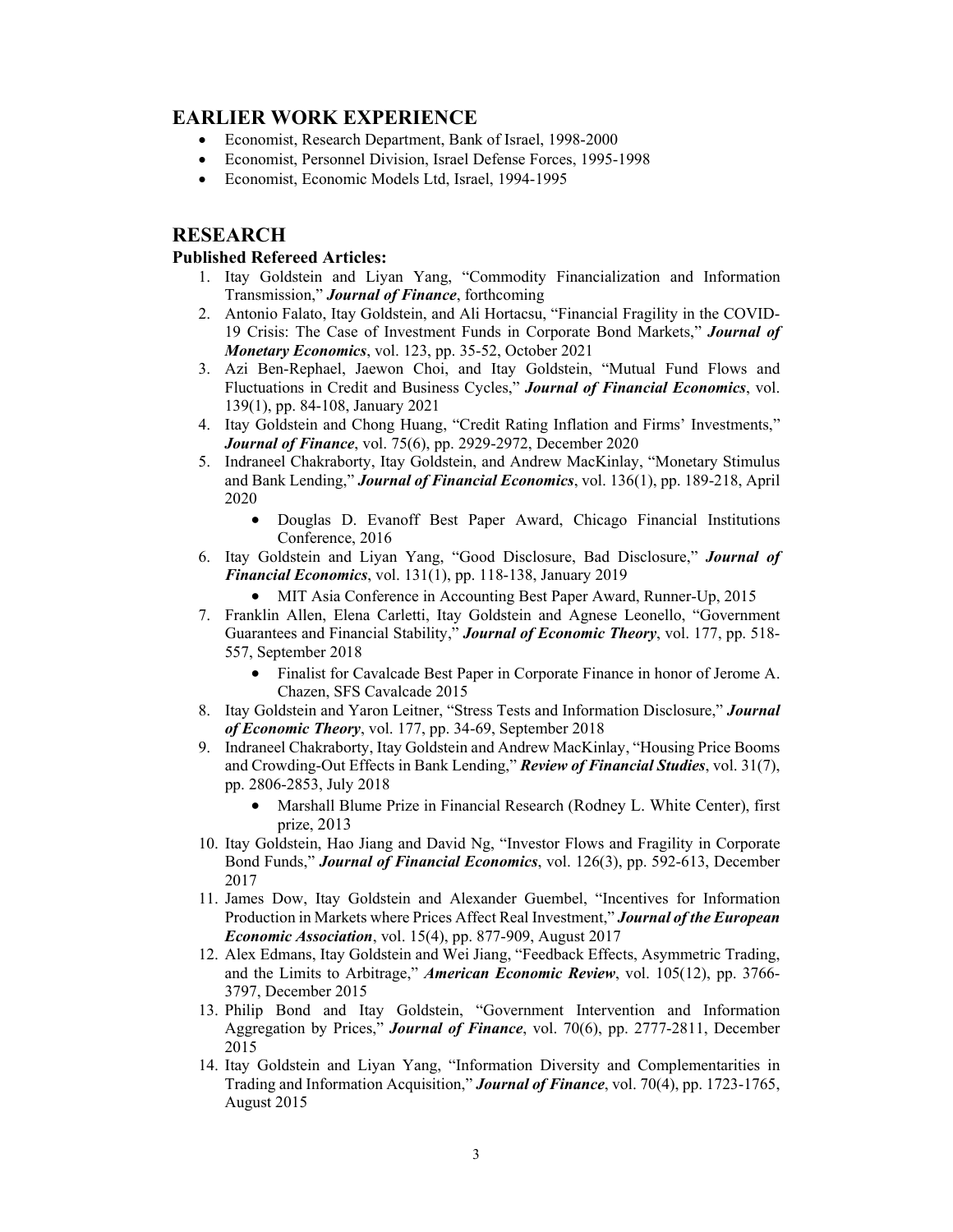- 15. Itay Goldstein, Yan Li and Liyan Yang, "Speculation and Hedging in Segmented Markets," *Review of Financial Studies*, vol. 27(3), pp. 881-922, March 2014
- 16. Itay Goldstein, Emre Ozdenoren and Kathy Yuan, "Trading Frenzies and Their Impact on Real Investment," *Journal of Financial Economics*, vol. 109(2), pp. 566-582, August 2013
- 17. Alex Edmans, Itay Goldstein and Wei Jiang, "The Real Effects of Financial Markets: The Impact of Prices on Takeovers," *Journal of Finance*, vol. 67(3), pp. 933-971, June 2012
	- Terker Family Prize in Investment Research (Rodney L. White Center), honorable mention, 2009
- 18. Lucian Bebchuk and Itay Goldstein, "Self-Fulfilling Credit Market Freezes," *Review of Financial Studies*, vol. 24(11), pp. 3519-3555, November 2011
	- Lead Article
	- Marshall Blume Prize in Financial Research (Rodney L. White Center), first prize, 2011
- 19. Itay Goldstein, Emre Ozdenoren and Kathy Yuan, "Learning and Complementarities in Speculative Attacks," *Review of Economic Studies*, vol. 78(1), pp. 263-292, January 2011
- 20. Qi Chen, Itay Goldstein and Wei Jiang, "Payoff Complementarities and Financial Fragility: Evidence from Mutual Fund Outflows," *Journal of Financial Economics*, vol. 97(2), pp. 239-262, August 2010
- 21. Philip Bond, Itay Goldstein and Edward Simpson Prescott, "Market-Based Corrective Actions," *Review of Financial Studies*, vol. 23(2), pp. 781-820, February 2010
- 22. Michael Bradley, Alon Brav, Itay Goldstein and Wei Jiang, "Activist Arbitrage: A Study of Open-Ending Attempts of Closed-End Funds," *Journal of Financial Economics*, vol. 95(1), pp. 1-19, January 2010
	- Lead Article
- 23. Qi Chen, Itay Goldstein and Wei Jiang, "Directors' Ownership in the U.S. Mutual Fund Industry," *Journal of Finance*, vol. 63(6), pp. 2629-2677, December 2008
- 24. Itay Goldstein and Alexander Guembel, "Manipulation and the Allocational Role of Prices," *Review of Economic Studies*, vol. 75(1), pp. 133-164, January 2008
- 25. Simon Gervais and Itay Goldstein, "The Positive Effects of Biased Self-Perceptions in Firms," *Review of Finance*, vol. 11(3), pp. 453-496, September 2007
- 26. Qi Chen, Itay Goldstein and Wei Jiang, "Price Informativeness and Investment Sensitivity to Stock Price," *Review of Financial Studies*, vol. 20(3), pp. 619-650, May 2007
- 27. Itay Goldstein and Assaf Razin, "An Information-Based Trade Off between Foreign Direct Investment and Foreign Portfolio Investment," *Journal of International Economics*, vol. 70(1), pp. 271-295, September 2006
- 28. Itay Goldstein and Ady Pauzner, "Demand Deposit Contracts and the Probability of Bank Runs," *Journal of Finance*, vol. 60(3), pp. 1293-1328, June 2005
	- Reprinted in *Financial Crises*, the International Library of Critical Writings in Economics, Franklin Allen and Douglas Gale ed., 2009, Edward Elgar Publishing
	- Nominated for Smith Breeden Prize for the best article published in the *Journal of Finance*, 2005
- 29. Itay Goldstein, "Strategic Complementarities and the Twin Crises," *Economic Journal*, vol. 115, pp. 368-390, April 2005
	- Reprinted in *Liquidity and Crises*, Franklin Allen, Elena Carletti, Jan Pieter Krahnen, and Marcel Tyrell ed., 2010, Oxford University Press
- 30. Alex Cukierman, Itay Goldstein and Yossi Spiegel, "The Choice of Exchange Rate Regime and Speculative Attacks," *Journal of the European Economic Association*, vol. 2(6), pp. 1206-1241, December 2004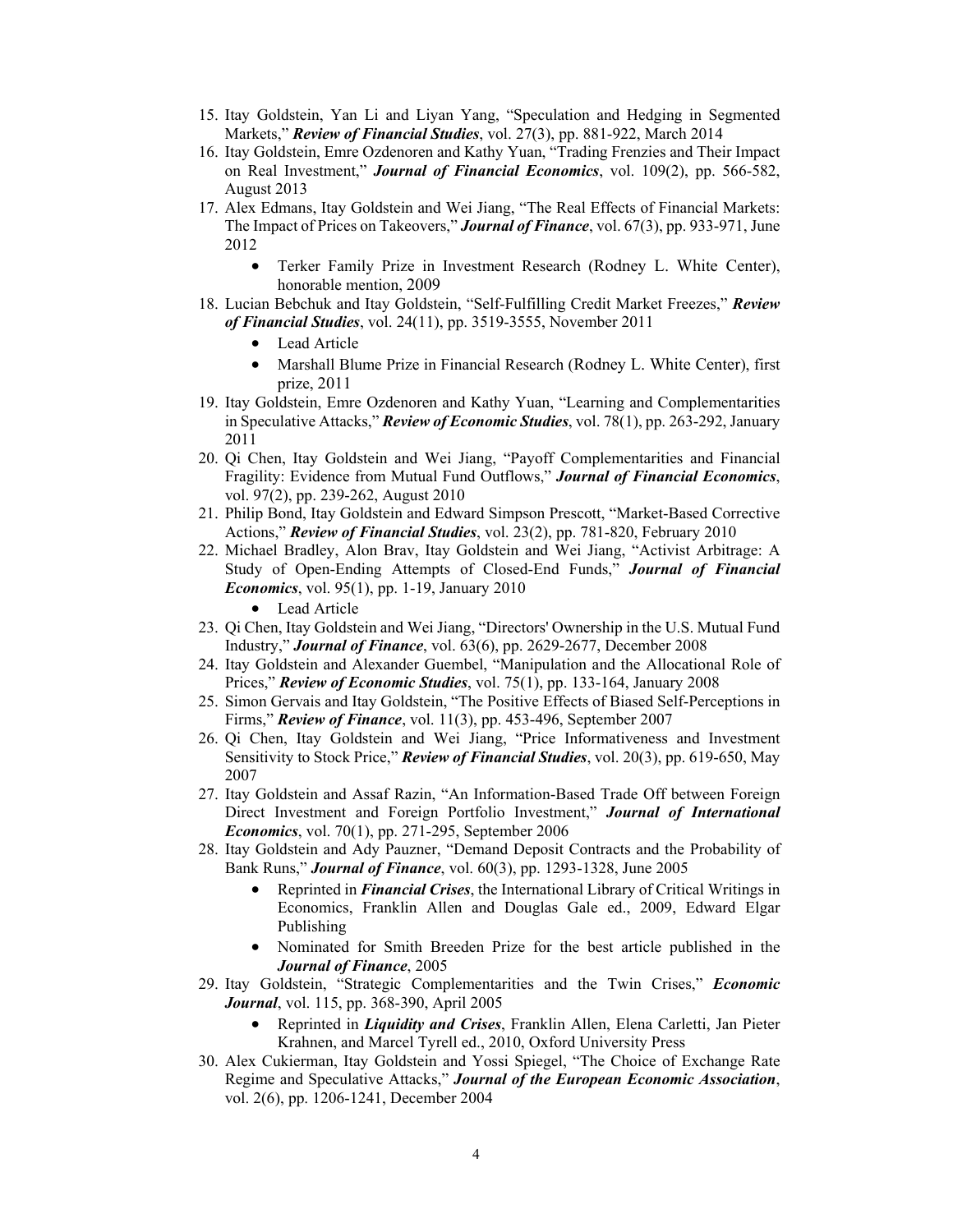31. Itay Goldstein and Ady Pauzner, "Contagion of Self-Fulfilling Financial Crises due to Diversification of Investment Portfolios," *Journal of Economic Theory*, vol. 119(1), pp. 151-183, November 2004

#### **Other Published Research Articles:**

- 32. Itay Goldstein, Ralph Koijen, and Holger Mueller, "COVID-19 and Its Impact on Financial Markets and the Real Economy," *Review of Financial Studies*, vol. 34(11), pp. 5135-5148, November 2021
- 33. Itay Goldstein, Chester Spatt, and Mao Ye, "Big Data in Finance," *Review of Financial Studies*, vol. 34(7), pp. 3213-3225, July 2021
- 34. Itay Goldstein, Wei Jiang, and G Andrew Karolyi, "To FinTech and Beyond," *Review of Financial Studies*, vol. 32(5), pp. 1647-1661, May 2019
- 35. Franklin Allen, Itay Goldstein, and Julapa Jagtiani, "The Interplay among Financial Regulations, Resilience, and Growth," *Journal of Financial Services Research*, vol. 53(2-3), pp. 141-162, June 2018
- 36. Itay Goldstein and Liyan Yang, "Information Disclosure in Financial Markets," *Annual Review of Financial Economics*, vol. 9, pp. 101-125, December 2017
- 37. Itay Goldstein, "Comment on 'Redemption Risk and Cash Hoarding by Asset Managers' by Morris, Shim, and Shin," *Journal of Monetary Economics*, vol. 89, pp. 88-91, August 2017
- 38. Thorsten Beck, Elena Carletti, and Itay Goldstein, "Financial Regulation in Europe: Foundations and Challenges," in *Economics without Borders: Economic Research for European Policy Challenges*, edited by Richard Blundell, Estelle Cantillon, Barbara Chizzolini, Marc Ivaldi, Wolfgang Leininger, Ramon Marimon, Laszlo Matyas, Frode Steen (Cambridge University Press), pp. 470-511, April 2017
- 39. Franklin Allen, Itay Goldstein, Julapa Jagtiani, and William Lang, "Enhancing Prudential Standards in Financial Regulations," *Journal of Financial Services Research*, vol. 49(2-3), pp. 133-151, June 2016
- 40. Itay Goldstein and Chong Huang, "Bayesian Persuasion in Coordination Games," *American Economic Review Papers and Proceedings*, vol. 106(5), pp. 592-596, May 2016
- 41. Itay Goldstein and Assaf Razin, "Three Branches of Theories of Financial Crises," *Foundations and Trends in Finance*, vol. 10(2), pp. 113-180, December 2015
- 42. Franklin Allen, Elena Carletti, Itay Goldstein, and Agnese Leonello, "Moral Hazard and Government Guarantees in the Banking Industry," *Journal of Financial Regulation*, vol. 1(1), pp. 30-50, March 2015
- 43. Itay Goldstein and Dirk Hackbarth, "Corporate Finance Theory: Introduction to Special Issue," *Journal of Corporate Finance*, vol. 29, pp. 535-541, December 2014
- 44. Itay Goldstein and Haresh Sapra, "Should Banks' Stress Test Results be Disclosed? An Analysis of the Costs and Benefits," *Foundations and Trends in Finance*, vol. 8, pp. 1-54, March 2014
- 45. Philp Bond, Alex Edmans, and Itay Goldstein, "The Real Effects of Financial Markets," *Annual Review of Financial Economics*, vol. 4, pp. 339-360, December 2012
- 46. Itay Goldstein, "Empirical Literature on Financial Crises: Fundamentals vs. Panic," in *The Evidence and Impact of Financial Globalization*, edited by Gerard Caprio (Elsevier, Amsterdam), pp. 523-534, December 2012

#### **Complete and Active Working Papers:**

- 47. Elena Carletti, Itay Goldstein, and Agnese Leonello, "The Interdependence of Banks Capital and Liquidity"
- 48. Qi Chen, Itay Goldstein, Zeqiong Huang, and Rahul Vashishtha, "Liquidity Transformation and Fragility in the US Banking Sector"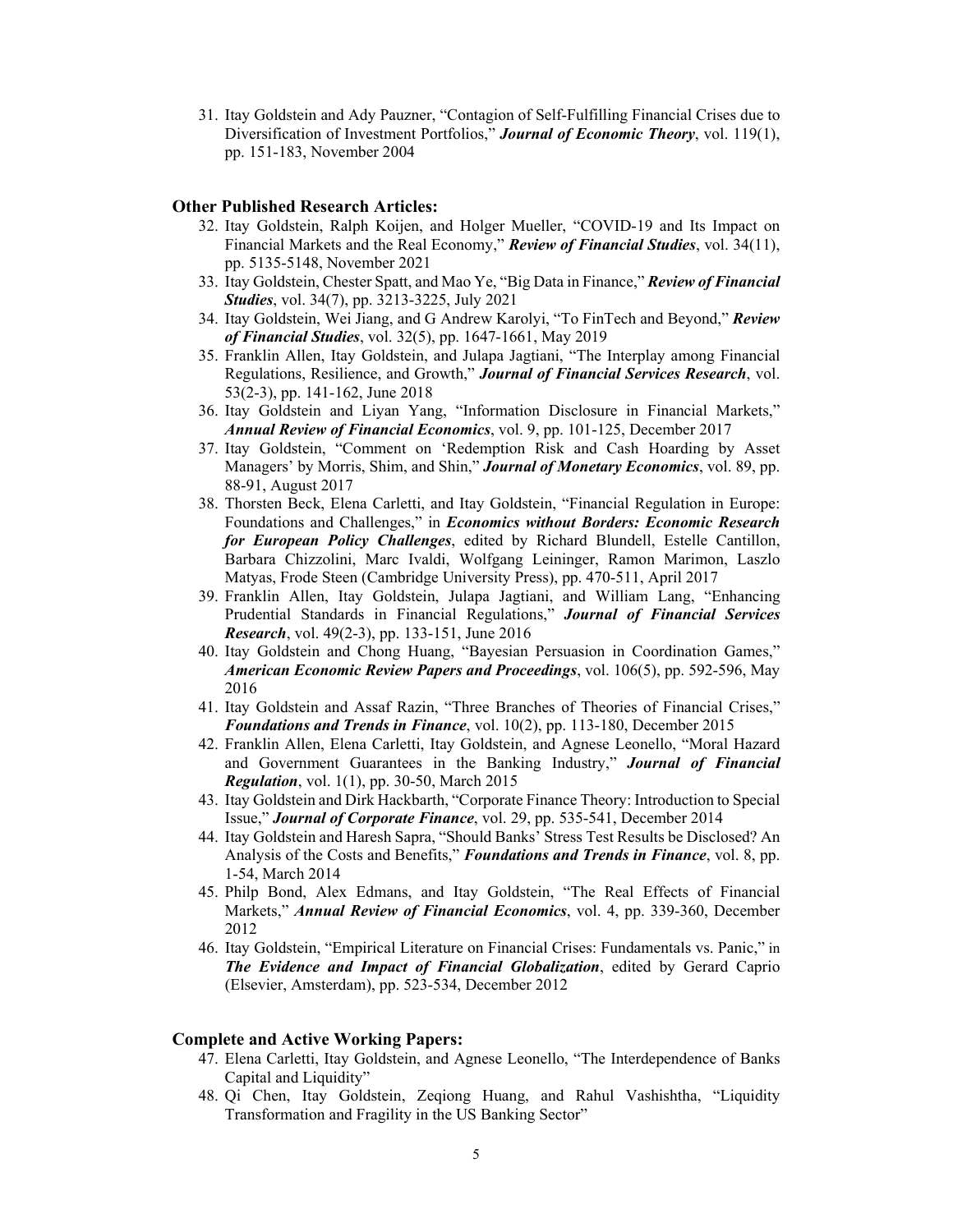- 49. Qi Chen, Itay Goldstein, Zeqiong Huang, and Rahul Vashishtha, "Bank Transparency and Deposit Flows"
- 50. Eduardo Davila and Itay Goldstein, "Optimal Deposit Insurance"
- 51. Richard Friberg, Itay Goldstein, and Kristine Hankins, "Corporate Responses to Stock Price Fragility"
- 52. Itay Goldstein and Deeksha Gupta, "Housing Prices and Real Investment: Collateral vs. Crowding-Out Effects"
- 53. Itay Goldstein, Alexandr Kopytov, Lin Shen, and Haotian Xiang, "Bank Heterogeneity and Financial Stability"
- 54. Itay Goldstein, Shijie Yang, and Luo Zuo, "The Real Effects of Modern Information Technologies"

## **Columns in the Popular Press:**

- Itay Goldstein, Bibo Liu, and Liyan Yang, "The Real Effects of the Chinese Stock Market," *Vox-China*, September 2021
- Itay Goldstein, "As Inflation Risk Rises, Banks Should Step Up Stress Tests," *The Banker*, August 2021
- Itay Goldstein, "Lessons from Corporate Bond Market Fragility," *The Banker*, April 2021
- Itay Goldstein, "Why We Should Worry about Trading Frenzies," *The Banker*, March 2021
- Itay Goldstein, Julapa Jagtiani, and Aaron Klein, "Fintech and the New Financial Landscape," *Banking Perspectives*, March 2019
- Thorsten Beck, Elena Carletti, and Itay Goldstein, "The Current State and Future Challenges of Financial Regulation," *Vox-EU*, November 2016
- Indraneel Chakraborty, Itay Goldstein and Andrew MacKinlay, "Dark Side of Housing-Price Appreciation," *Vox-EU*, November 2013
- Itay Goldstein and Assaf Razin, "Theories of Financial Crises," *Vox-EU*, March 2013
- Lucian Bebchuk and Itay Goldstein, "How to Give Banks Confidence to Lend to Businesses," *Financial Times*, December 2008

# **TEACHING EXPERIENCE**

#### **Wharton School, University of Pennsylvania**

- Corporate Finance, Executive MBA Program, 2015-
- Advanced Corporate Finance, Executive MBA Program, 2013-
- Corporate Finance and Financial Institutions, PhD Program, 2009-
- Advanced Corporate Finance, MBA Program, 2005-

#### **Fuqua School, Duke University**

- Corporate Finance, Executive MBA Program, 2003-2004
- Corporate Finance, MBA Program, 2002-2004

#### **Executive Education**

- Aresty Institute of Executive Education, Wharton School, 2012
	- o "Advanced Finance Program," Shanghai Advanced Institute of Finance and Wharton, Academic Director, 2019-
	- o "Advanced Corporate Finance," Academic Director, 2018-
	- $\circ$  Sessions on various topics in different programs; topics includ: valuation, capital structure, cost of capital, real options, mergers and acquisitions, current financial markets, financial markets banking and fragility, asset liability management, the financial sector in the US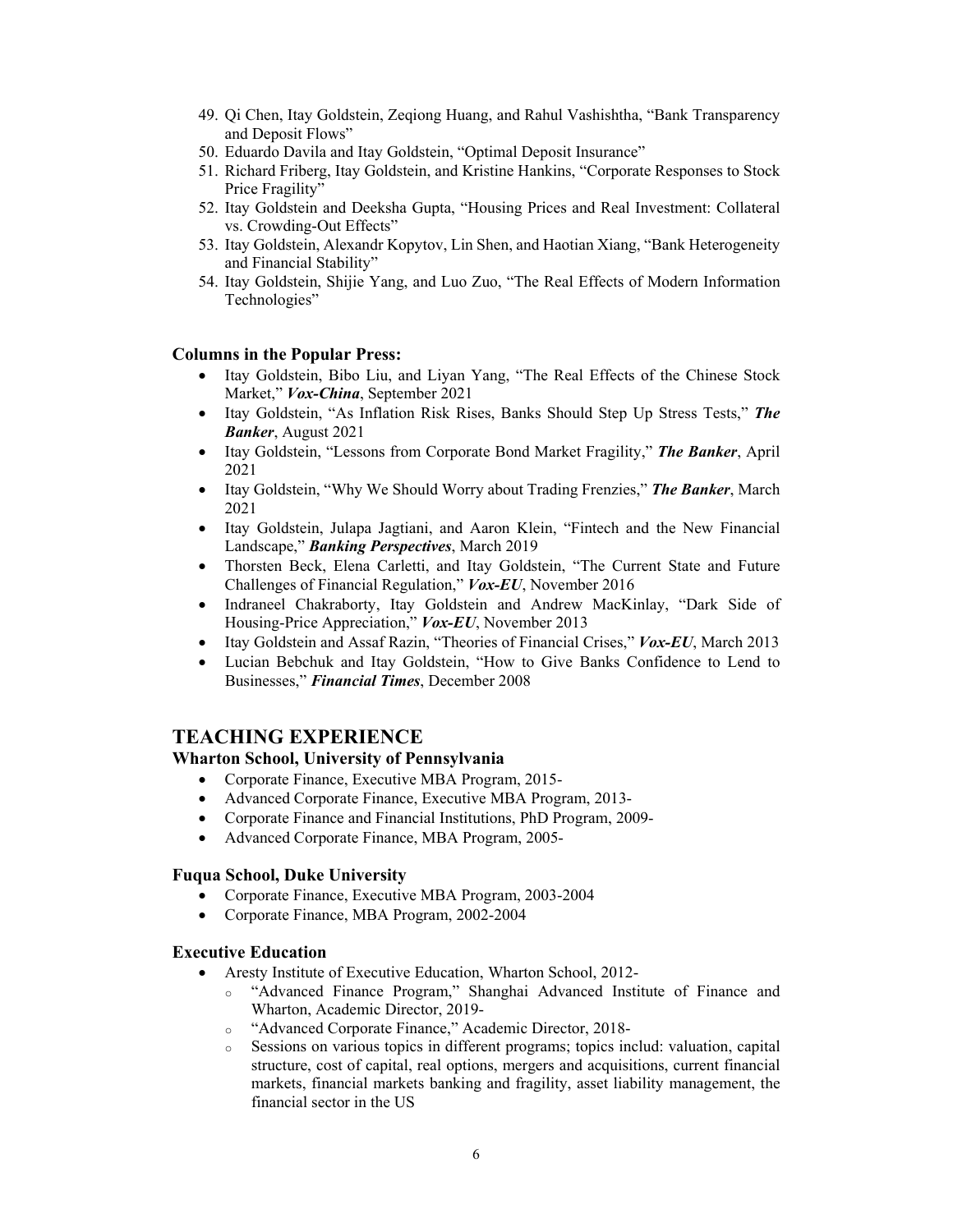**Other** 

- Microeconomics, under-graduate level, The Open University, Tel Aviv, 1998-2000
- International Macroeconomics, graduate level, Tel-Aviv University, 1999 (TA)

# **GENERAL ACADEMIC ACTIVITIES**

# **Keynote Speeches:**

- Keynote Speaker at the Annual Conference on Asia-Pacific Financial Markets, Seoul, December 2021
- Keynote Speaker at the Conference on Financial Economics and Accounting, Indiana University, November 2021
- Keynote Speaker at the Indian School of Business Summer Research Conference in Finance, August 2021
- Keynote Speaker at the European Finance Association Annual Meeting, Bocconi University, August 2021
- Keynote Speaker at the Mid-Atlantic Research Conference in Finance, Villanova University, March 2021
- Keynote Speaker at the Greater China Area Finance Conference, Xiamen University, December 2020
- Keynote Speaker at the Fixed Income and Financial Institutions Conference, University of South Carolina, October 2020
- Keynote Speaker at the Santiago Finance Workshop, December 2019
- Keynote Speaker at the Corporate Finance Theory Symposium, University of Cambridge, September 2019
- Keynote Speaker at the Swedish House of Finance Conference on "Financial Markets and Corporate Decisions," August 2019
- Keynote Speaker at the Finance Forum (Annual Meeting of the Spanish Finance Association), July 2019
- Keynote Speaker at the Tsinghua International Corporate Governance Conference, December 2018
- Keynote Speaker at the Lisbon Meetings in Game Theory and Applications, October 2018
- Keynote Speaker at the Bank of England Conference (joint with Imperial, LSE, and CEPR) on "Non-bank Financial Institutions and Financial Stability," September 2018
- Keynote Speaker at the First Biennial Banca d'Italia and Bocconi University Conference on "Financial Stability and Regulation," April 2018
- Keynote Speaker at the Hong Kong University of Science and Technology Finance Symposium, December 2017
- Keynote Speaker at the Barcelona GSE Summer Forum, Workshop on "Information Frictions: Applications, Theories, and Tests," June 2017
- Keynote Speaker at the Barcelona GSE Summer Forum, Workshop on "Financial Intermediation and Risk," June 2017
- Keynote Speaker at the Oxford Financial Intermediation Theory Conference, September 2015
- Keynote Speaker at the University of Toronto and Bank of Canada Conference on "Liquidity Risk in Asset Management," September 2015
- Keynote Speaker at the University of Maryland and Clearing House Conference on "the Intended and Unintended Consequences of Financial Reform," May 2015

## **Mini-Courses and Training Seminars at PhD Level**

- "Financial Fragility, Crises, Credit Freezes":
	- o Vienna Graduate School of Finance, 2018
	- o Securities and Exchange Commission, 2016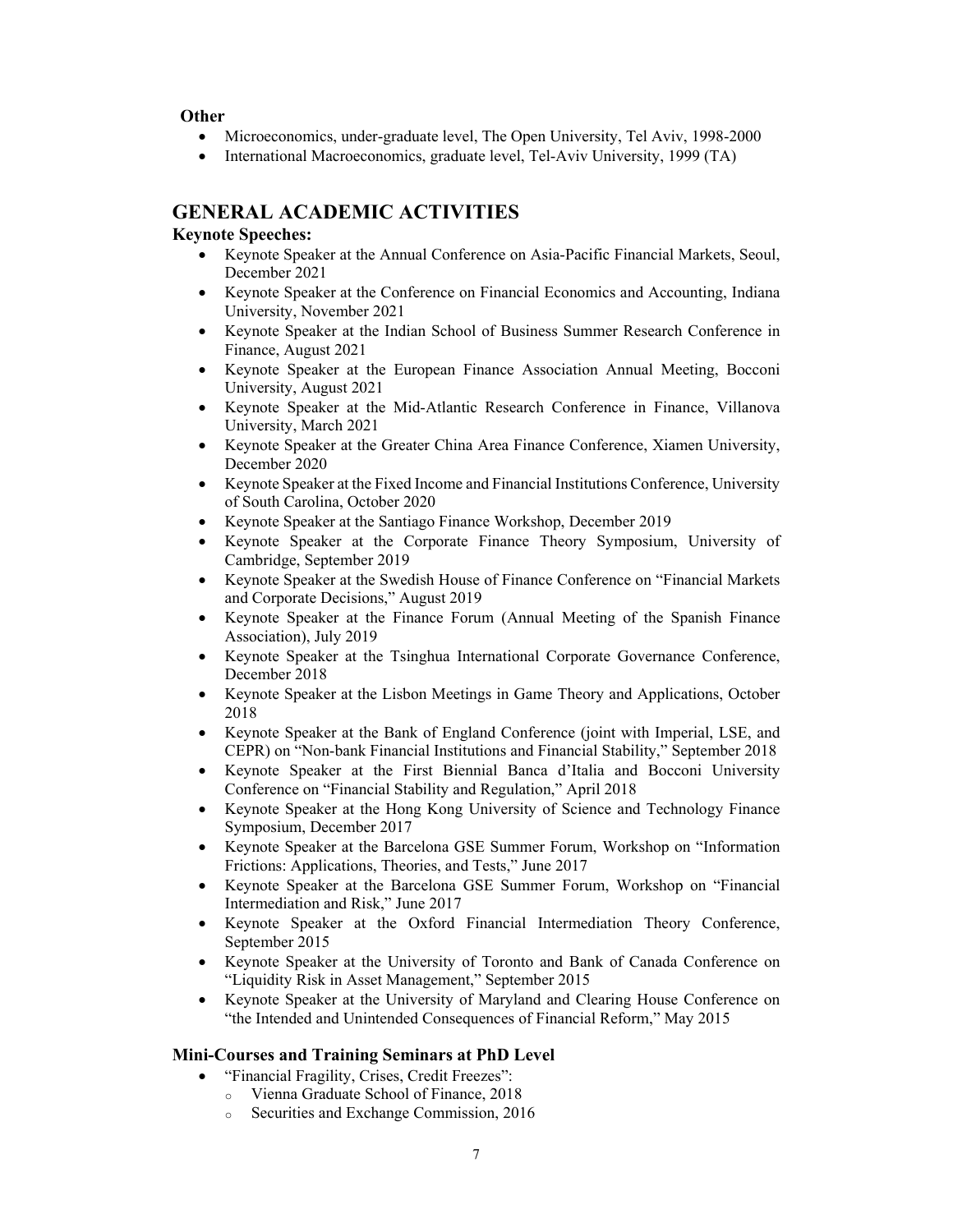- o Ohio State University, 2016
- o Study Center Gerzensee and Swiss Finance Institute, 2016
- o Finance Theory Group and Washington University Summer School, 2015
- o Financial Management Association, Overview and Research Ideas session, 2013
- o IMF Institute, 2009, 2012
- o Goethe University, Frankfurt, 2007
- o Deutsche Bundesbank, 2007
- "The Interaction between Financial Markets and Corporate Finance":
	- o INSEAD, 2019
	- o Financial Management Association, Overview and Research Ideas session, 2019
	- o University of Texas at Austin, 2019
	- o Finance Theory Group and Washington University Summer School, 2017
- "Short-Term Debt and Incentives in Banks":
	- o Finance Theory Group and Wharton Summer School, 2019

#### **Invited Policy/General Talks and Panels (Selected)**

- Panel Speaker at the Vaduz Roundtable on "The Financial System 2030," September 2021
- Speaker at FIRN Fireside Chats with Journal Editors, June 2021
- Speaker at CSWEP-AFFECT Fireside Chats with Journal Editors, May 2021
- Panel Speaker at the Financial Stability Board Workshop on "Liquidity Risk in Open-Ended Funds," May 2021
- Panel Speaker at the Swiss National Bank Money Market Event on Digital Transformation, April 2021
- Invited Lecture at the Crypto and Blockchain Economics Research Forum, March 2021
- Invited Lecture and Panel Participation at the Darden-ICI Academic and Practitioner Symposium on Mutual Funds and ETFs, February 2021
- Keynote Panel Speaker at the Boca Corporate Finance and Governance Conference, November 2020
- Invited Lecture at One Day University Lecture Series, October 2020
- Panel Speaker at "Blockchain Economics" Special Session, Financial Management Association Annual Meeting, October 2020
- Panel Speaker at "Diversity Emerging Scholars Initiative" Event, Financial Management Association Annual Meeting, October 2020
- Panel Speaker at Journal Editors Plenary Session, University of Texas at Austin PhD Student Symposium, August 2020
- Invited Lecture at the Global Virtual Seminar Series on Fintech, Georgetown University, June 2020
- Panel Speaker at Brookings Institution Event on "Covid-19 and the Financial System," May 2020
- Panel Speaker at the "Americans for Financial Reform" Convening on "Investment Company Regulation," December 2019
- Panel Speaker at the Third Annual Philadelphia Fed FinTech Conference, November 2019
- Panel Speaker at Penn ILE Insights from Practice Program on "Stock Prices and Fair Value," October 2019
- Panel Speaker at Journal Editors Roundtable, Financial Management Association Annual Meeting in New Orleans, October 2019
- Panel Speaker at the IMF Conference on "Rethinking Financial Stability: The FSAP at 20," October 2019
- Speaker at Finance Theory Group 10<sup>th</sup> Anniversary Dinner, "Finance Theory Group (FTG): Past, Present, and Future," September 2019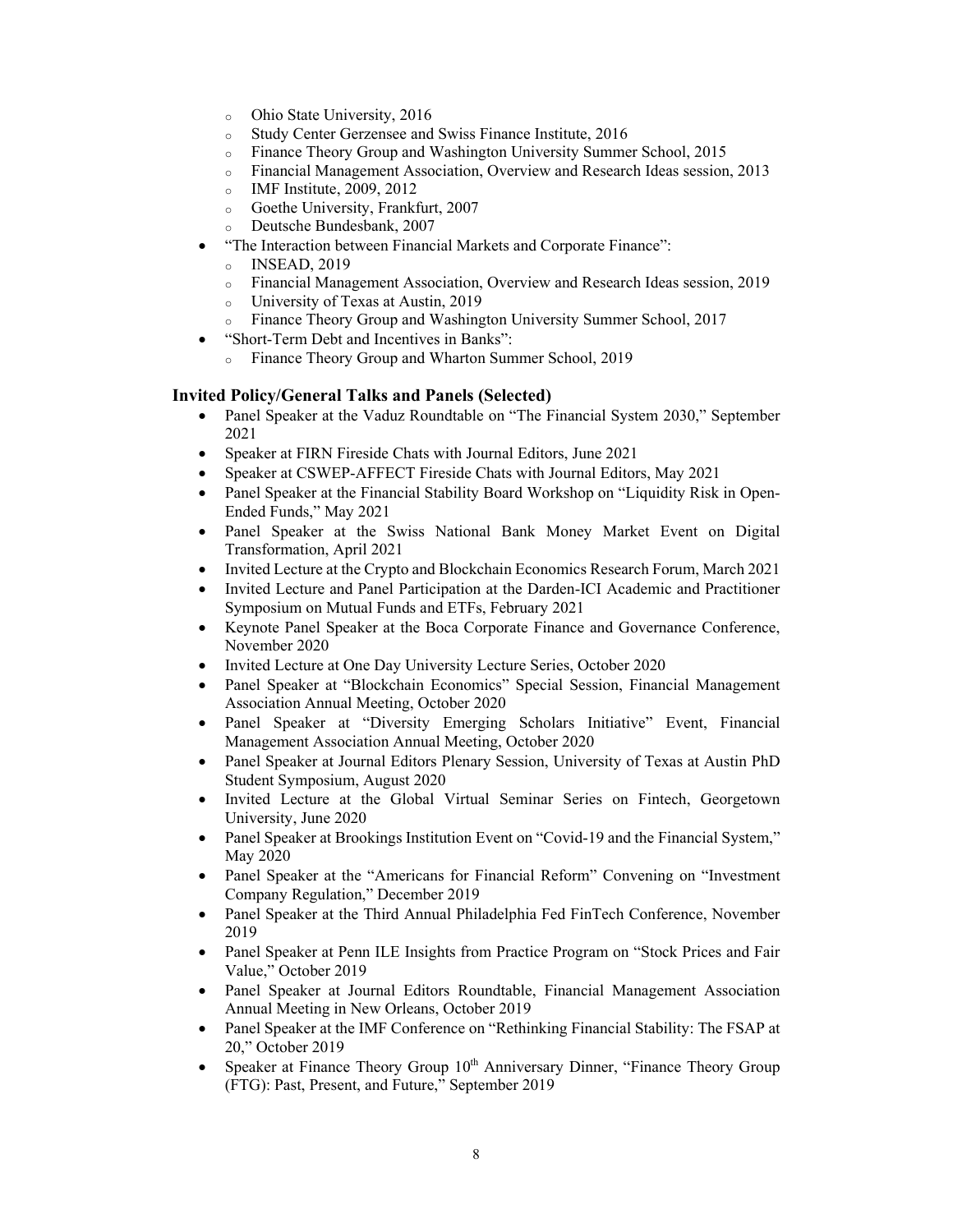- Panel Speaker at the Swedish House of Finance Conference on "Financial Markets and Corporate Decisions," August 2019
- Invited Talk at the Annual High Yield Bond Conference of the CFA Society New York, June 2019
- Panel Speaker at the Inaugural New York Fed Conference on FinTech, March 2019
- Invited Talk, "Ten Years after the Financial Crisis," at the Penn Wharton China Center, December 2018
- Panel Speaker at the Forum on Corporate Finance, Practitioner Program, University of Texas at Austin, October 2018
- Invited Talk, "Tradeoffs in Disclosure," at the Systemic Risk Integration Forum, Federal Reserve Board, February 2018
- Panel Speaker at the Jewish Communal Fund Economic Outlook Forum, October 2017
- Invited Lecture, "Optimal Deposit Insurance," at the International Association of Deposit Insurers Research Conference, June 2017
- Panel Speaker at the Financial Stability Board Workshop on "Evaluating the Effects of the G20 Financial Regulatory Reforms," February 2017
- Panel Speaker at the IMF-LSE Symposium on "Macroprudential Stress Test and Policies: A Framework," December 2016
- Panel Speaker at the Bank of Canada Conference on "Central Bank Models: The Next Generation," November 2016
- Panel Speaker at the IMF Conference on "The Financial System Today: Better, Safer, Stronger?," April 2016
- Panel Speaker at the CME Group and MSRI Award Reception Panel on "Non-Bank Runs and Financial Crises," February 2016
- Panel Speaker at the Financial Stability Oversight Council (FSOC) Conference on Asset Management, May 2014
- Panel Speaker at the Financial Management Association Doctoral Consortium, October 2013
- Panel Speaker at the Committee on Capital Markets Regulation Capital Study Meeting, April 2012

## **Policy Roundtables (Selected)**

- Research Advisory Panel, Bank for International Settlements, June 2021
- Research Advisory Panel, Bank for International Settlements, September 2020
- Roundtable on "Holistic Review of the March Market Turmoil," Financial Stability Board, September 2020
- Research Advisory Panel, Bank for International Settlements, September 2018
- Roundtable on "Enhancing Supervisory Stress Test Transparency," Federal Reserve Board, January 2018
- Research Advisory Panel, Bank for International Settlements, September 2016
- Roundtable on the "Stress Testing Research Agenda," Office of Financial Research, August 2012

## **Conference Co-Organizer:**

- RFS-NBER Conferences on Big Data in Financial Markets: 2019-
- Texas Finance Festival (RFS Sponsoring Editor): 2015-
- RFS-ECB Macro-Finance Conference: 2021
- RFS-Georgia State FinTech Conference (RFS Sponsoring Editor): 2020
- Penn-NYU Conference on Law and Finance: 2012-2020
- Wharton Conference on Liquidity and Financial Fragility: 2012-2019
- Federal Reserve Bank of Philadelphia:
	- o Third Annual FinTech Conference, 2019
	- o FinTech and the New Financial Landscape, 2018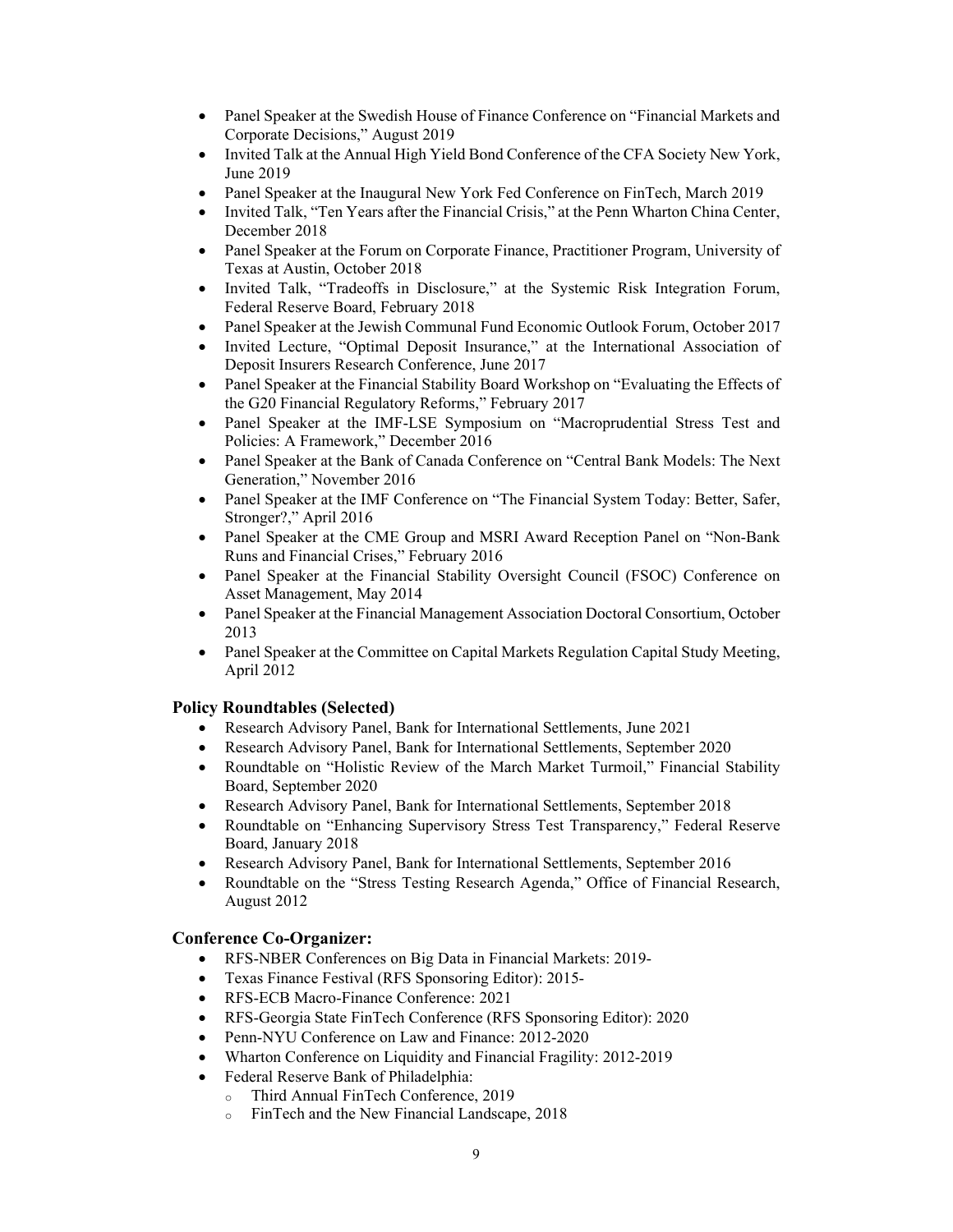- o The Interplay between Financial Regulations, Resilience, and Growth, 2016
- o Enhancing Prudential Standards in Financial Regulations, 2014
- Finance Thoery Group:
	- o Summer School, 2015 (Washington University), 2017 (Washington University), 2019 (Wharton)
	- o Workshops, 2009 (MIT), 2011 (Wharton)
- Yale Conference on "The Financial Crisis Ten Years Afterwards" (RFS Sponsoring Editor), August 2018
- RFS FinTech Initiative Conference: May 2017, March 2018
- Third FARFE Conference, MIT, 2011
- Third Annual Conference of the Paul Woolley Centre for the Study of Capital Market Dysfunctionality, LSE, 2010

#### **Conference Program Committee Member:**

- AIM Investment Conference (University of Texas at Austin), 2016, 2019
- CEPR and IESE Conference on Financial Stability and Regulation, 2014
- China Star Tour Selection Committee, 2020-
- Cleveland Fed and Office for Financial Research Conference on Financial Stability, 2020
- European Finance Association Annual Meeting
	- o Best Doctoral Students Paper Prize Committee: 2019
	- o Track Chair: 2018
	- o Committee Member: 2010-2013
- Federal Reserve/Maryland Short-Term Funding Markets Conference, 2018-
- FDIC/JFSR Bank Research Conference, 2014, 2018
- Financial Intermediation Research Society Annual Meeting, 2010-2016
- Financial Management Association Annual Meeting, 2008-2012
- HEC Annual Hedge Fund Conference, 2011
- IDC Caesarea Center Annual Conference, 2009-2019
- JAR / NY Fed Conference on Disclosure in the Financial Services Industry, 2012
- NY Fed FinTech Conference, 2020
- NYU / NY Fed Conference on Financial Intermediation, 2012-
- Tel Aviv Finance Conference, 2010-
- Texas A&M Young Scholar Finance Consortium, 2016-2018
- UniCredit Conference on Banking and Finance, 2008
- University of Kentucky Finance Conference, 2018-
- Utah Winter Finance Conference, 2010-
- Washington University Conference on Corporate Finance, 2008-2012, 2018
- Western Finance Association Annual Meeting, 2006-

#### **Refereeing Activity:**

American Economic Review, Bank of England Discussion Paper Series, BE Journals in Macroeconomics, BE Journals in Theoretical Economics, Danish Council for Independent Research, Econometrica, Economic Journal, Economic Theory, Economica, European Central Bank Discussion Paper Series, European Economic Review, Finance Research Letters, Games and Economic Behavior, International Economic Review, Israel Economic Review, Israeli Science Foundation, Japanese Economic Review, Journal of Accounting Research, Journal of Banking and Finance, Journal of Business, Journal of Economic Behavior and Organization, Journal of Economic Literature, Journal of Economic Theory, Journal of Economics and Management Strategy, Journal of the European Economic Association, Journal of Finance, Journal of Financial Economics, Journal of Financial Intermediation, Journal of Financial and Quantitative Analysis, Journal of International Business Studies, Journal of International Economics, Journal of International Money and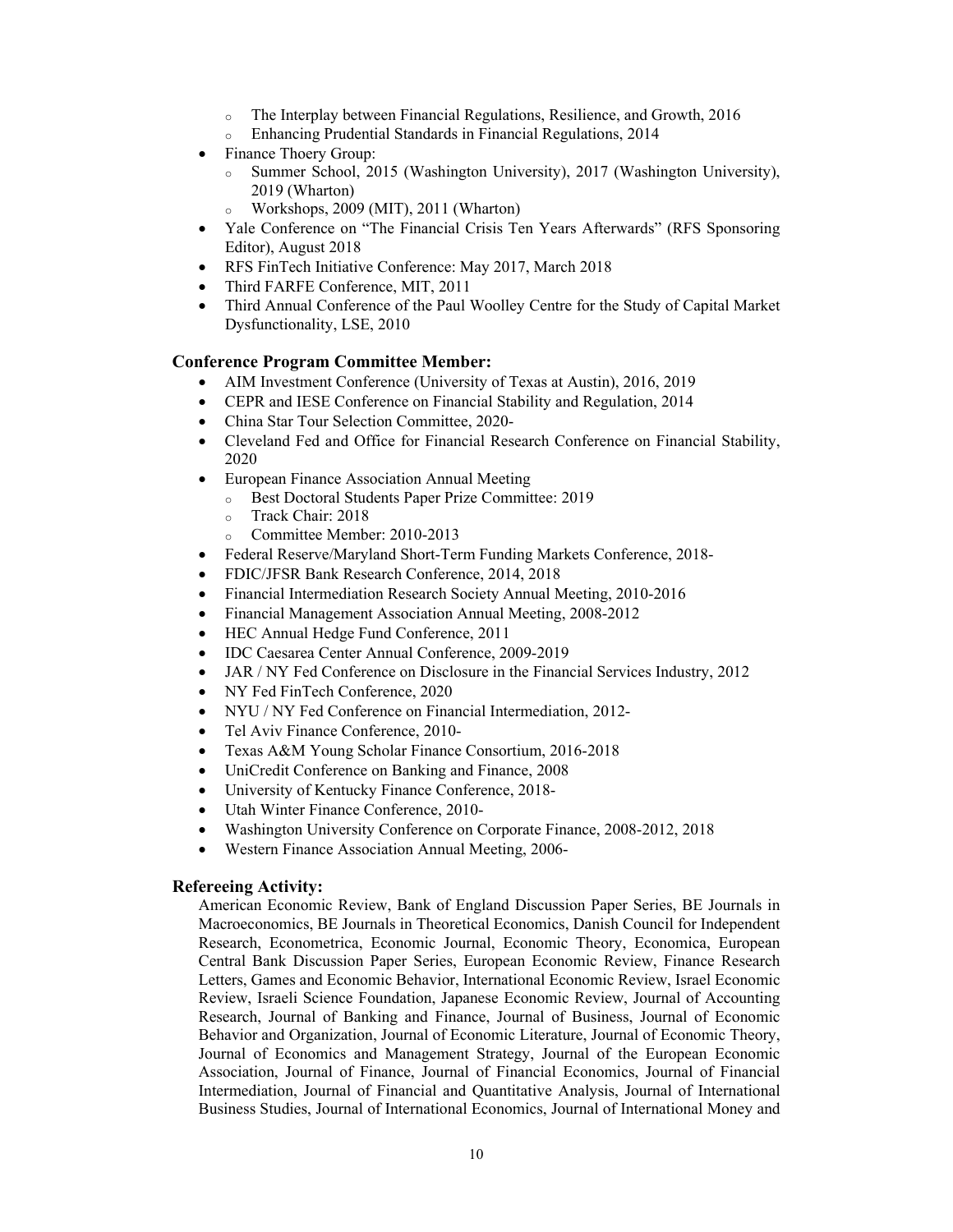Finance, Journal of Labor Economics, Journal of Mathematical Economics, Journal of Monetary Economics, Journal of Money Credit and Banking, Journal of Political Economy, Management Science, National Science Foundation, Quarterly Journal of Economics, RAND Journal of Economics, Review of Corporate Finance Studies, Review of Economic Studies, Review of Finance, Review of Financial Studies, Scandinavian Journal of Economics, Social Sciences and Humanities Research Council of Canada, Southern Economic Journal, Theoretical Economics, UK Economic and Social Research Council

#### **Invited Academic Seminar Presentations:**

American University, Arizona State University, Bank of Canada, Bank of England, Bank for International Settlements, Bank of Israel (several occasions), Bank of Italy, Bank of Spain, Baruch College, Binghamton University, Bocconi University, Boston College, Boston University, Brandeis University, Carnegie Mellon University, Chinese University of Hong Kong, Columbia University (several occasions), Cornell University (several occasions), Dartmouth College (2 occasions), Deutsche Bundesbank, Drexel University, Duke University (several occasions), Einaudi Institute for Economics and Finance, Emory University, European Central Bank (2 occasions), Federal Reserve Bank of Boston, Federal Reserve Bank of New York (several occasions), Federal Reserve Bank of Philadelphia (several occasions), Federal Reserve Bank of Richmond (2 occasions), Federal Reserve Board of Governors (several occasions), George Mason University, George Washington University, Georgia Institute of Technology, Georgia State University, Goethe University Frankfurt (2 occasions), Harvard University (several occasions), HEC and EPFL Lausanne, HEC Montreal, HEC Paris, Higher School of Economics Moscow, Hong Kong Baptist University, Imperial College, Indiana University, INSEAD (2 occasions), International Monetary Fund (several occasions), ISCTE Lisbon, Johns Hopkins University, London Business School (2 occasions), London School of Economics (several occasions), Mannheim University, Massachusetts Institute of Technology (2 occasions), McGill University, Michigan State University (several occasions), New York University (several occasions), Norges Bank, Northwestern University (2 occasions), Notre Dame University (2 occasions), Office of Financial Research, Ohio State University, Pennsylvania State University (several occasions), Princeton University (several occasions), Purdue University, Rice University, Rutgers University (several occasions), Securities and Exchange Commission (several occasions), Southern Methodist University, Stanford University (2 occasions), Stockholm School of Economics, Tel Aviv University (several occasions), Temple University, Texas A&M University, Tulane University, University of Arizona, University of British Columbia, University of California at Berkeley (2 occasions), University of California at Irvine (2 occasions), University of California at Los Angeles (2 occasions), University of California at San Diego (several occasions), University of Chicago (2 occasions), University College London, University of Colorado at Boulder, University of Delaware, University of Florida, University of Georgia, University of Houston, University of Illinois at Urbana Champaign, University of Maryland (2 occasions), University of Miami (2 occasions), University of Michigan (2 occasions), University of Minnesota (2 occasions), University of North Carolina at Chapel Hill (several occasions), University of Pennsylvania (several occasions), University of Rochester, University of South Carolina, University of Southern California, University of Texas at Austin (several occasions), University of Texas at Dallas (2 occasions), University of Toronto, University of Utah (2 occasions), University of Virginia (2 occasions), University of Washington, University of Wisconsin at Madison (2 occasions), Vanderbilt University, Vienna Graduate School of Finance, Villanova University (2 occasions), Washington University (2 occasions), Yale University (several occasions), Yeshiva University, York University

#### **Papers Presented in Academic Conferences (by me or by a co-author; selected):**

- Adam Smith Asset Pricing Conference: 2012
- Adam Smith Corporate Finance Conference: 2014 (joint session with Asset Pricing)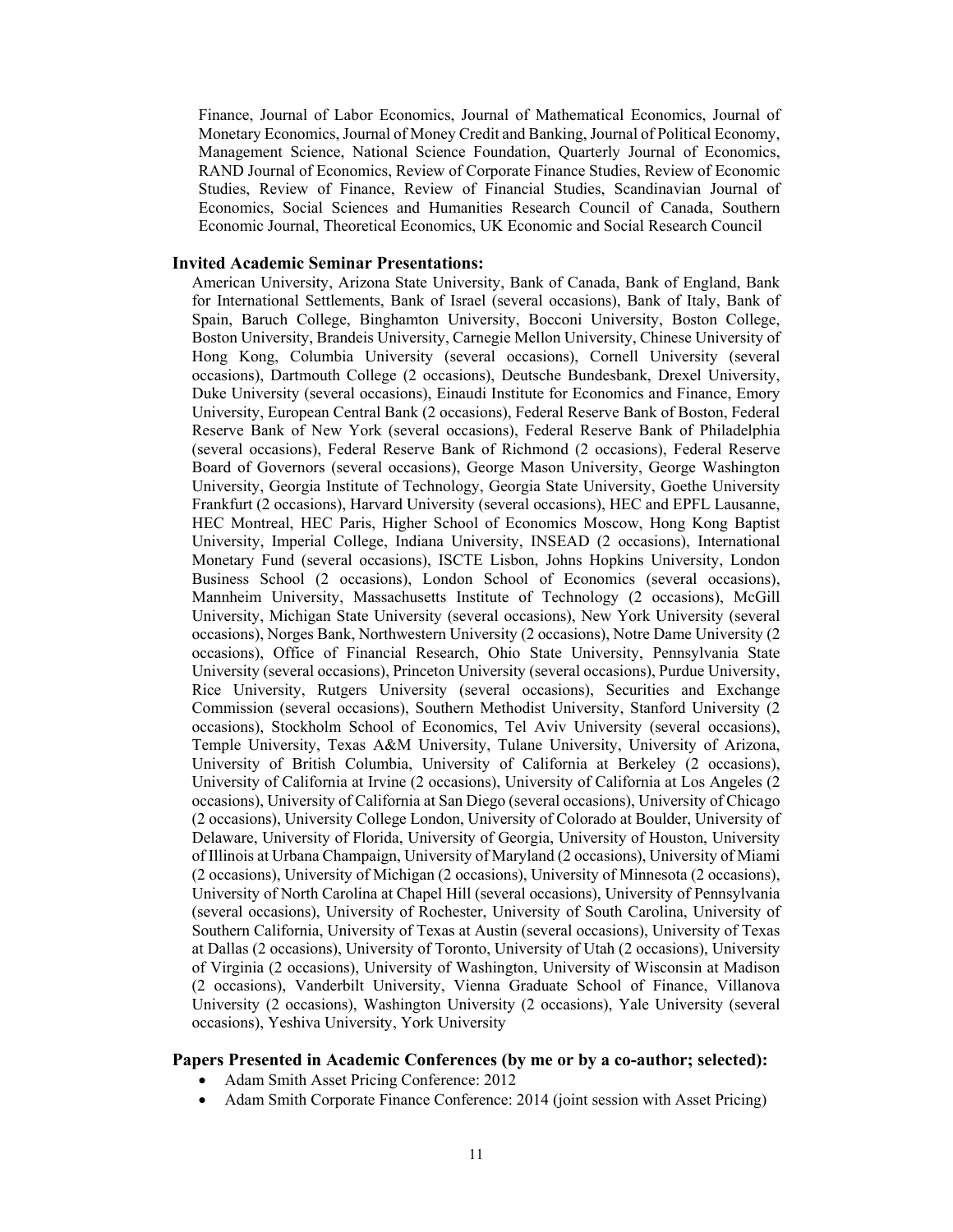- AIM Investment Conference (University of Texas at Austin): 2016
- American Economic Association: 2007, 2008, 2010 (2 papers), 2015 (2 papers), 2016, 2017, 2018, 2020
- American Finance Association: 2003, 2007, 2008, 2009, 2010, 2011 (2 papers), 2013, 2015, 2016 (3 papers), 2017, 2018, 2019 (2 papers), 2021 (4 papers), 2022 (4 papers)
- Banca d'Italia and Bocconi University Conference on "Financial Stability and Regulation": 2020
- Bank of Portugal "Financial Intermediation" Conference: 2009, 2013
- Bank of Sweden "Beliefs and Business Cycles" Conference: 2011
- Barcelona GSE Summer Forum, "Financial Intermediation and Risk": 2015, 2017
- Barcelona GSE Summer Forum, "Information and Market Frictions": 2013, 2014, 2017
- BIS "Banking and Regulation: The Next Frontier" Conference: 2015
- BIS Research Network meeting on Banking and Asset Management: 2014, 2016
- Boston College, Center for Asset Management: 2006
- Carnegie Mellon, "Credit Rating Agencies" Conference: 2015
- CEBRA Workshop on "Commodities and Macroeconomics": 2018
- CEPR "International Capital Markets" Conferences: 2000, 2001, 2002
- CEPR and IESE Conference on "Financial Stability and Regulation": 2014
- CESifo and IESE "Complementarities and Information" Conference: 2007
- Center for Financial Studies "Liquidity" Conferences: 2000, 2003
- Central Bank Conference on the Microstructure of Financial Markets: 2021
- Chicago Financial Institutions Conference: 2016
- Chicago-Minnesota Accounting Theory Conference: 2010
- China International Conference in Finance: 2011, 2014 (2 papers), 2015, 2016, 2019, 2021 (3 papers)
- China International Forum on Finance and Policy: 2021
- Cowles Foundation Conference on the Economics of Cryptocurrencies: 2021
- Econometric Society: 2003 (Summer), 2014 (Winter), 2022 (Winter)
- European Central Bank "Corporate Finance and Monetary Policy" Conference: 2006
- European Central Bank "Macroprudential Policy and Research" Conference: 2019
- European Central Bank "Optimal Size of the Financial Sector" Conference: 2014
- European Finance Association: 2002, 2006, 2011, 2012, 2013 (2 papers), 2016, 2020, 2021
- European Summer Symposium in Economic Theory (Gerzensee): 2011
- European Winter Finance Summit: 2016
- FDIC-JFSR Bank Research Conference: 2007, 2013, 2016
- Federal Reserve Bank of Atlanta Financial Markets Conference: 2016
- Federal Reserve Bank of Atlanta "The Role of Liquidity in the Financial System" Conference: 2015
- Federal Reserve Bank of Atlanta "The Impact of Extraordinary Monetary Policy" Conference: 2016
- Federal Reserve Bank of Atlanta "Financial Stability and the Coronavirus Pandemic" Conference: 2020
- Federal Reserve Bank of Cleveland "Financial Crises" Conference: 2008
- Federal Reserve Bank of New York Workshop on Money and Payments: 2010
- Federal Reserve Bank of Philadelphia "Enhancing Prudential Standards in Financial Regulations" Conference: 2014
- Federal Reserve Bank of Philadelphia "The Interplay between Financial Regulations, Resilience, and Growth" Conference: 2016
- Fields Institute, Forum on Systemic Stability and Liquidity: 2010
- Finance Down Under Conference: 2017 (2 papers)
- Finance Theory Group Workshop: Fall 2010, Spring 2011, Spring 2014, Fall 2017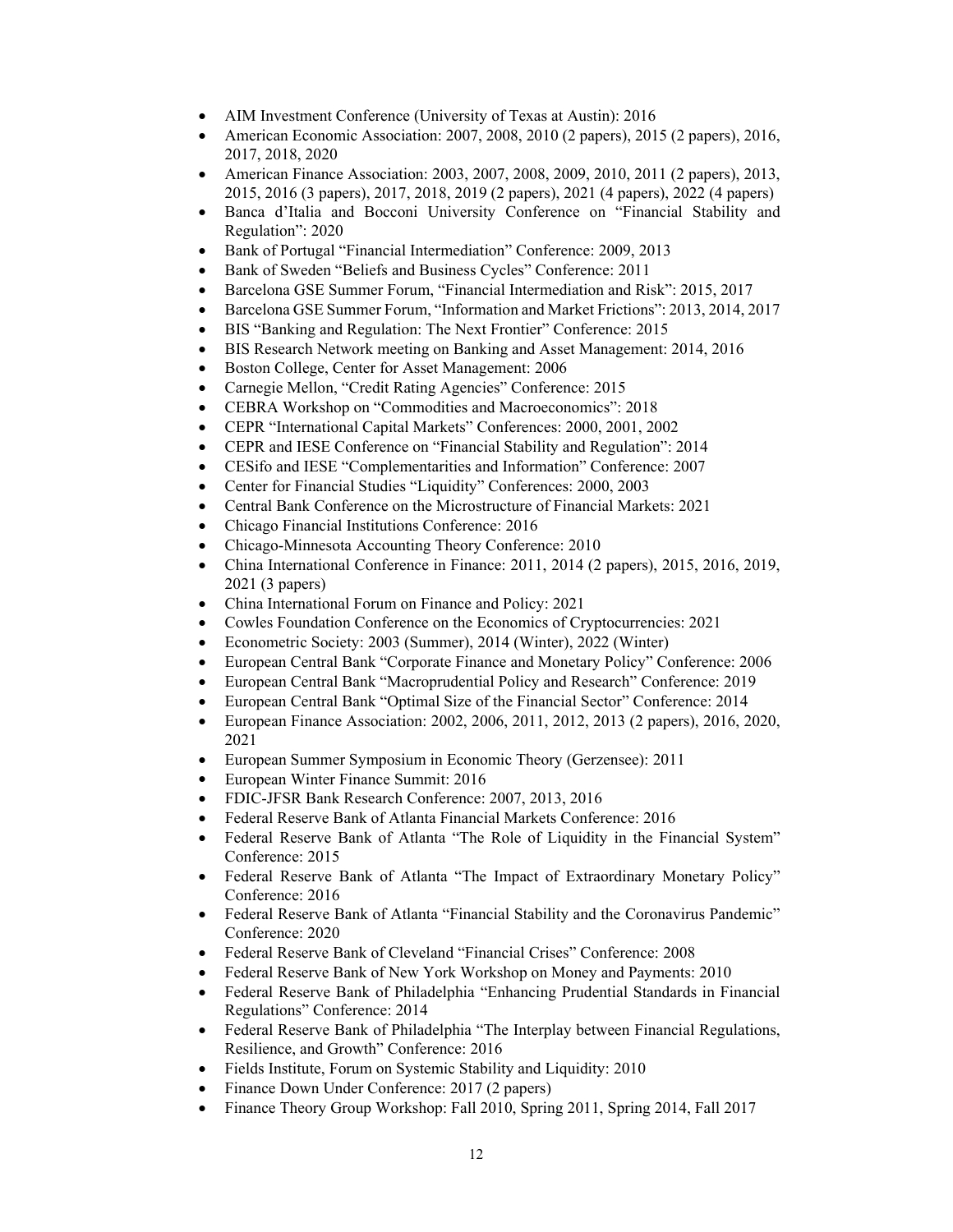- Financial Economics and Accounting: 2003, 2015, 2017, 2021
- Financial Intermediation Research Society: 2004 (2 papers), 2006 (3 papers), 2009, 2010, 2012 (3 papers), 2013, 2014 (2 papers), 2015, 2016, 2017, 2019 (2 papers)
- Financial Research Association: 2005, 2011
- Florida State University SunTrust Beach Conference: 2014
- Future of Financial Information Conference: 2020, 2021
- Georgia State Conference on Risk and Incentives: 2012
- Georgia Tech International Finance Conference: 2004
- ICI Academic & Practitioner Conference on Mutual Funds and ETFs: 2015
- IDC Caesarea Center Annual Conference: 2005, 2010, 2013, 2017
- IDC Caesarea Center Summer Conference: 2013, 2015
- IMF Annual Research Conference: 2009
- INSEAD Finance Symposium: 2020, 2021
- International Finance and Banking Society Conference: 2021
- International Moscow Finance Conference: 2020
- IRRC Institute Stock Price Use, Misuse Conference: 2014
- Jackson Hole Finance Conference: 2016
- JAR / NY Fed Conference on Disclosure in the Financial Services Industry: March and September 2012
- Mid-Atlantic Research Conference in Finance: 2021
- Midwest Finance Association: 2020, 2021 (2 papers)
- MIT Asia Conference in Accounting: 2015
- MIT Golub Center Conference: 2021
- NBER: Capital Markets and the Economy (Summer 2007 (2 papers), Summer 2010 Summer 2021), Corporate Finance (Summer 2008, Fall 2009, Fall 2011, Summer 2013, Summer 2016, Summer 2017), Corporate Governance (Summer 2006), Credit Rating Agencies (Summer 2014), International Finance and Macroeconomics (Fall 2002), Law and Economics (Summer 2011), Market Microstructure (Spring 2007), Risks of Financial Institutions (Summer 2013, Summer 2015, Summer 2018, Summer 2020), Universities' Research Conference (Spring 2007 (behavioral), Spring 2015 (commodities))
- Notre Dame Financial Regulation Conference: 2016
- NYU Five Star Conference: 2012
- NYU International Network on Expectations and Coordination Conference: 2014
- NYU "Information Frictions" Conference: 2010
- NYU Microstructure Conference: 2011
- NYU / NY Fed Conference on Financial Intermediation: 2012, 2013, 2014, 2016
- NYU "Sovereign Bond Markets" Conference: 2016
- Oklahoma University Energy and Commodities Finance Research Conference: 2017
- Oxford Financial Intermediation Theory Conference: 2013, 2015, 2016, 2018
- Oxford Financial Research Summer Symposium: 2002, 2005
- Paul Woolley Center, London School of Economics: 2010 (2 papers), 2011
- Penn-NYU Law and Finance Conference: 2016, 2019
- PRI Academic Network Conference: 2021
- Princeton-Stanford Conference on Corporate Finance and the Macroeconomy: 2020
- RCFS/RAPS Winter Conference: 2020
- Rising Stars Conference: 2021
- SAFE Market Microstructure Conference: 2018, 2020
- Society for Financial Studies Cavalcade, North America: 2012 (2 papers), 2013, 2015, 2016, 2017 (2 papers), 2018 (2 papers), 2020, 2021
- Society for Financial Studies Cavalcade, Asia: 2017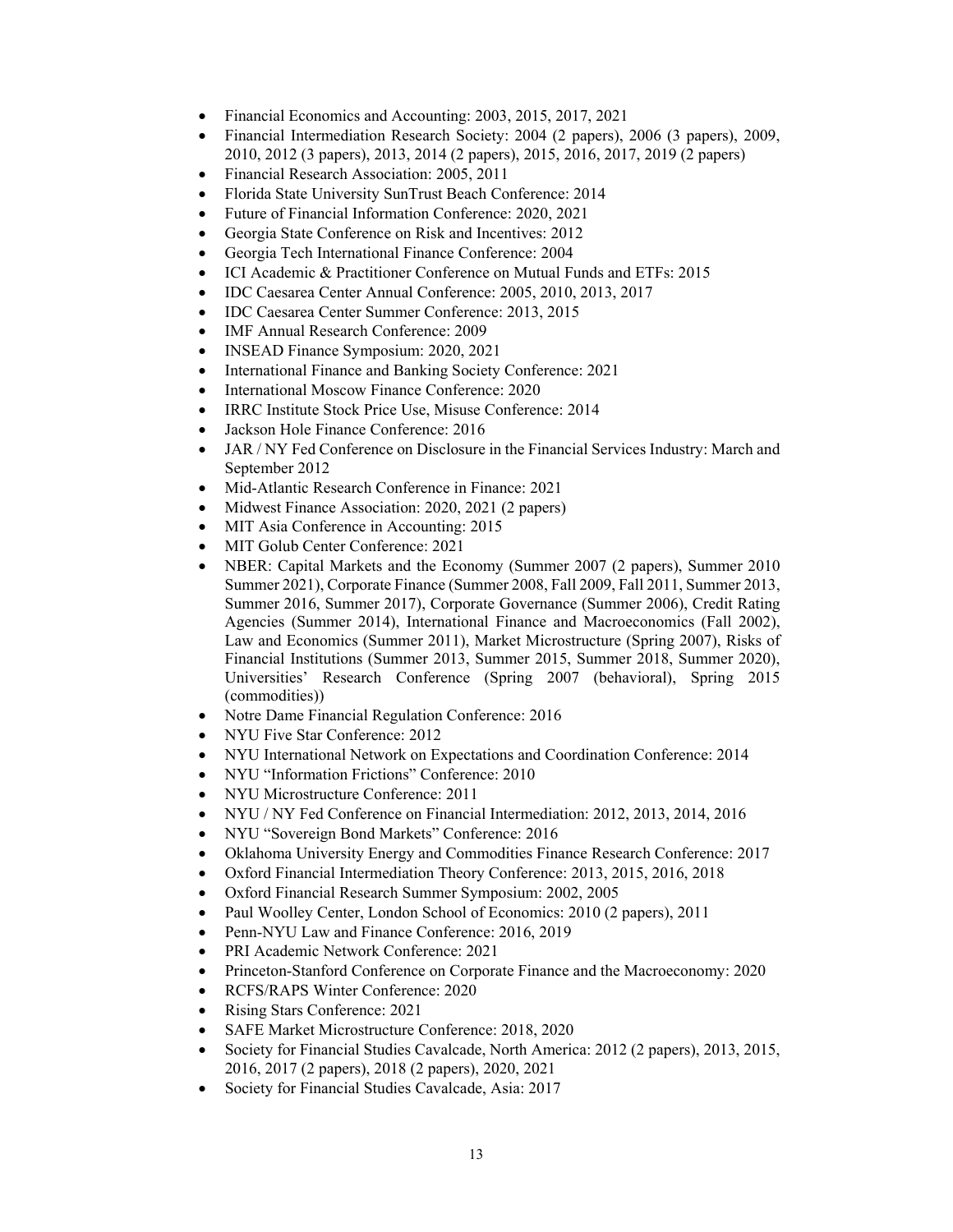- Society of Economic Dynamics: 2006 (ASSA Session), 2008 (2 papers), 2010, 2012 (3 papers), 2014 (2 papers), 2016
- Stanford Conference on Theory and Inference in Accounting Research (2 papers)
- Stony Brook International Conference on Game Theory: 2007 (2 papers)
- Summer Finance and Accounting Conference in Jerusalem: 2018
- Swedish House of Finance Summer Conference: 2006, 2016, 2019
- Tel Aviv University Finance Conference: 2012, 2013, 2014
- Texas Finance Festival: 2003, 2004
- UBC Finance Conference: 2008 (Winter), 2009 (Summer), 2011 (Summer), 2014 (Summer)
- UniCredit "Banks" Conference: 2007
- University of Cambridge Corporate Finance Theory Symposium: 2021
- University of Chicago "Liquidity" Conference: 2008
- University of Kenntucky Finance Conference: 2017
- University of Maryland "Information Acquisition and Disclosure in Financial Markets" Conference: 2017
- University of Michigan, Mitsui Finance Symposium: 2013
- University of South Carolina Fixed Income and Financial Institutions Conference: 2021
- University of Texas at Austin Accounting Theory Conference, 2018
- University of Virginia Symposium on Financial Economics, 2019
- University of Washington Summer Finance Conference: 2012, 2014
- Utah Winter Finance Conference: 2008, 2010, 2018
- Washington University Corporate Finance Conference: 2006, 2008, 2011
- Western Finance Association: 2005 (2 papers), 2006, 2007 (2 papers), 2008, 2013 (4 papers), 2015, 2016 (2 papers)
- Wharton Financial Regulation Conference: 2021

## **Conference Discussions (selected):**

- AFFECT Seminar on Financial Institutions and Crises: 2020
- AIM Investment Conference (University of Texas at Austin): 2019
- American Economic Association: 2004, 2010 (2 papers), 2012, 2016, 2018
- American Finance Association: 2004, 2005, 2007 (2 papers), 2012, 2017, 2018, 2020, 2021
- Basel Committee on Banking Supervision "Evaluating Financial Regulation" Conference: 2021
- Carnegie Rochester NYU Conference: 2016
- Center for Financial Studies "Liquidity" Conferences: 2000
- CEPR "International Capital Markets" Conferences: 2001
- Copenhagen Business School Conference on Financial Frictions: 2019
- Econometric Society: 2010 (Winter)
- FARFE Conference: 2011
- FDIC-JFSR Bank Research Conference: 2014 (3 papers), 2018 (3 papers)
- Federal Reserve Bank of Philadelphia FinTech Conference: 2017
- Federal Reserve Board and JMCB "Systemic Risk" Conference: 2011
- Federal Reserve Day Ahead Conference: 2017
- Federal Reserve Stress Testing Research Conference: 2020
- Finance, Organizations and Markets Conference: 2020
- Financial Economics and Accounting: 2017
- Financial Intermediation Research Society: 2012
- Forum on Corporate Finance, Academic Program, UT Austin: 2018
- Goldman Sachs Fellowship Conference: 2013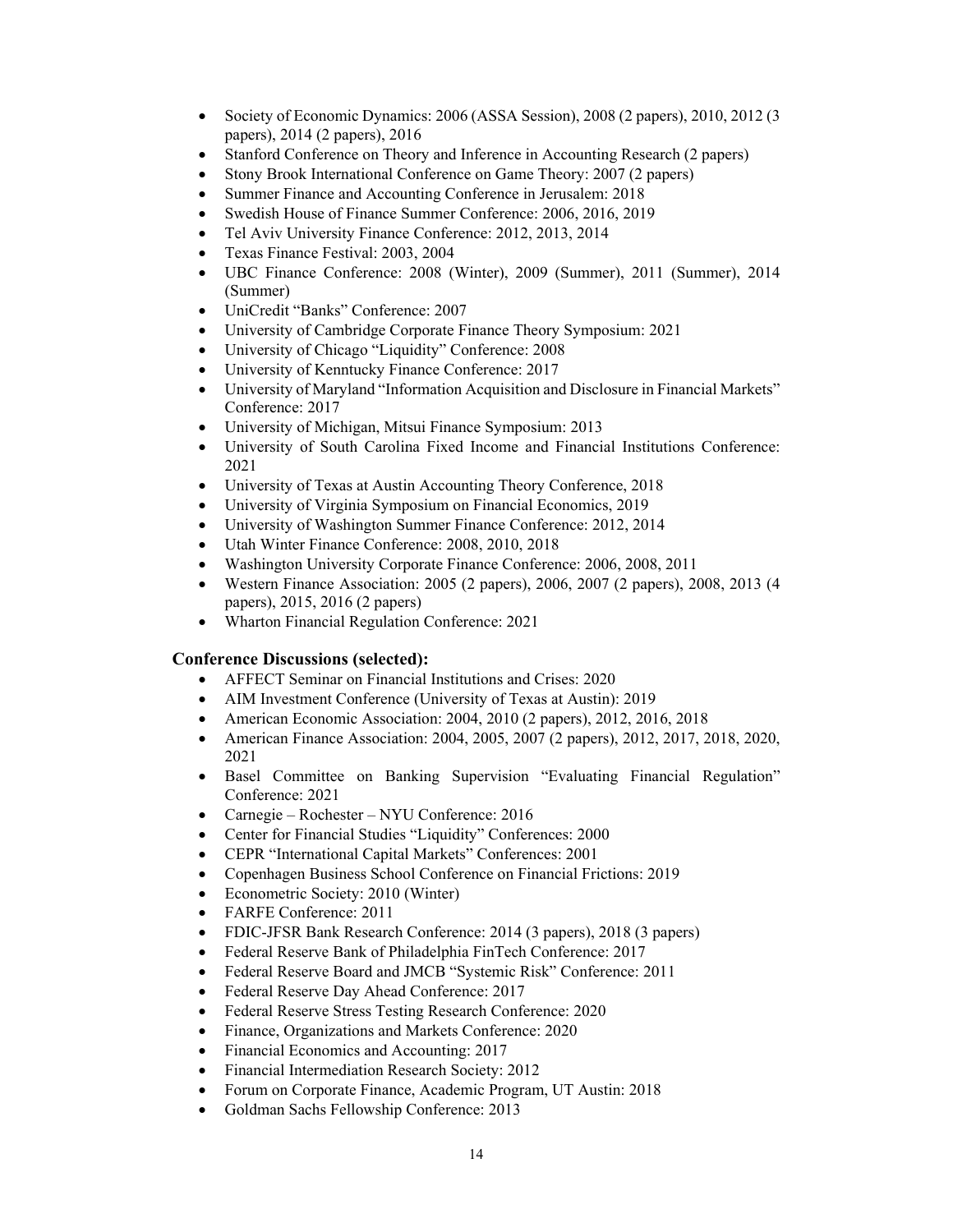- IDC Caesarea Center: 2005, 2006, 2009
- ICI Academic & Practitioner Conference on Mutual Funds and ETFs: 2013, 2017
- IMF Macro-Financial Stability Conference: 2011
- NBER: Asset Pricing (Spring 2011), Capital Markets and the Economy (Summer 2006, Summer 2017), Climate Risk (Fall 2021 - 3 papers), Corporate Finance (Summer 2010, Summer 2013, Summer 2014, Summer 2020), Credit Rating Agencies (Summer 2010), International Finance and Macroeconomics (Summer 2002, Summer 2011), Market Microstructure (Fall 2007), Mathematical Economics (Fall 2015)
- Review of Financial Studies and Indiana University "Bubbles" Conference: 2005
- SEC Conference on Financial Market Regulation: 2017
- Society for Financial Studies Cavalcade: 2015, 2016, 2018
- Stony Brook International Conference on Game Theory: 2007
- UNC-Duke Corporate Finance Conference: 2006
- University of Kenntucky Finance Conference: 2018
- University of Michigan Mitsui Finance Symposium: 2009
- Utah Winter Finance Conference: 2019
- Washington University Corporate Finance Conference: 2007
- Western Finance Association: 2004 (2 papers), 2009, 2011 (3 papers), 2012, 2016, 2017
- Wharton Financial Regulation Conference: 2017, 2018 (3 papers)
- Wharton Weiss Center "Liquidity Risks" Conference: 2009
- World Bank Finance and Development Conference: 2016

#### **Session Chair/Organizer (selected):**

- American Economic Association Annual Meeting, 2010, 2017
- American Finance Association Annual Meeting, 2013, 2015, 2019, 2022
- Econometric Society Winter Meeting, 2014 (2 sessions)
- Federal Reserve Bank of Philadelphia "FinTech and the New Financial Landscape" Conference: 2018
- FDIC-JFSR Bank Research Conference: 2014, 2018
- Financial Intermediation Research Society, 2012, 2014
- Financial Management Association Annual Meeting, 2008-2012
- Western Finance Association Annual Meeting, 2007, 2012, 2016, 2017, 2018

## **Other Fellowships, Grants, and Awards (selected):**

- Rising Star in Finance Award, 2021
- International Finance and Banking Society Best Paper Award, 2021
- China International Forum on Finance and Policy Best Paper Award, 2021
- Midwest Finance Association Outstanding Paper Award, 2020
- Chicago Financial Institutions Conference Best Paper Award, 2016
- Cooperation on European Research in Economics (COEURE) Project Grant, 2015
- MIT Asia Conference in Accounting Best Paper Award, Runner-Up, 2015
- Finalist for Cavalcade Best Paper in Corporate Finance in honor of Jerome A. Chazen, SFS Cavalcade 2015
- IRRC and Milstein Center Grant on the Use and Misuse of Stock Prices, 2014
- Marshall Blume Prize in Financial Research (Rodney L. White Center), first prize, 2013
- Excellence in refereeing award, *American Economic Review*, 2012
- Marshall Blume Prize in Financial Research (Rodney L. White Center), first prize, 2011
- Meritorious service award, *Management Science*, 2010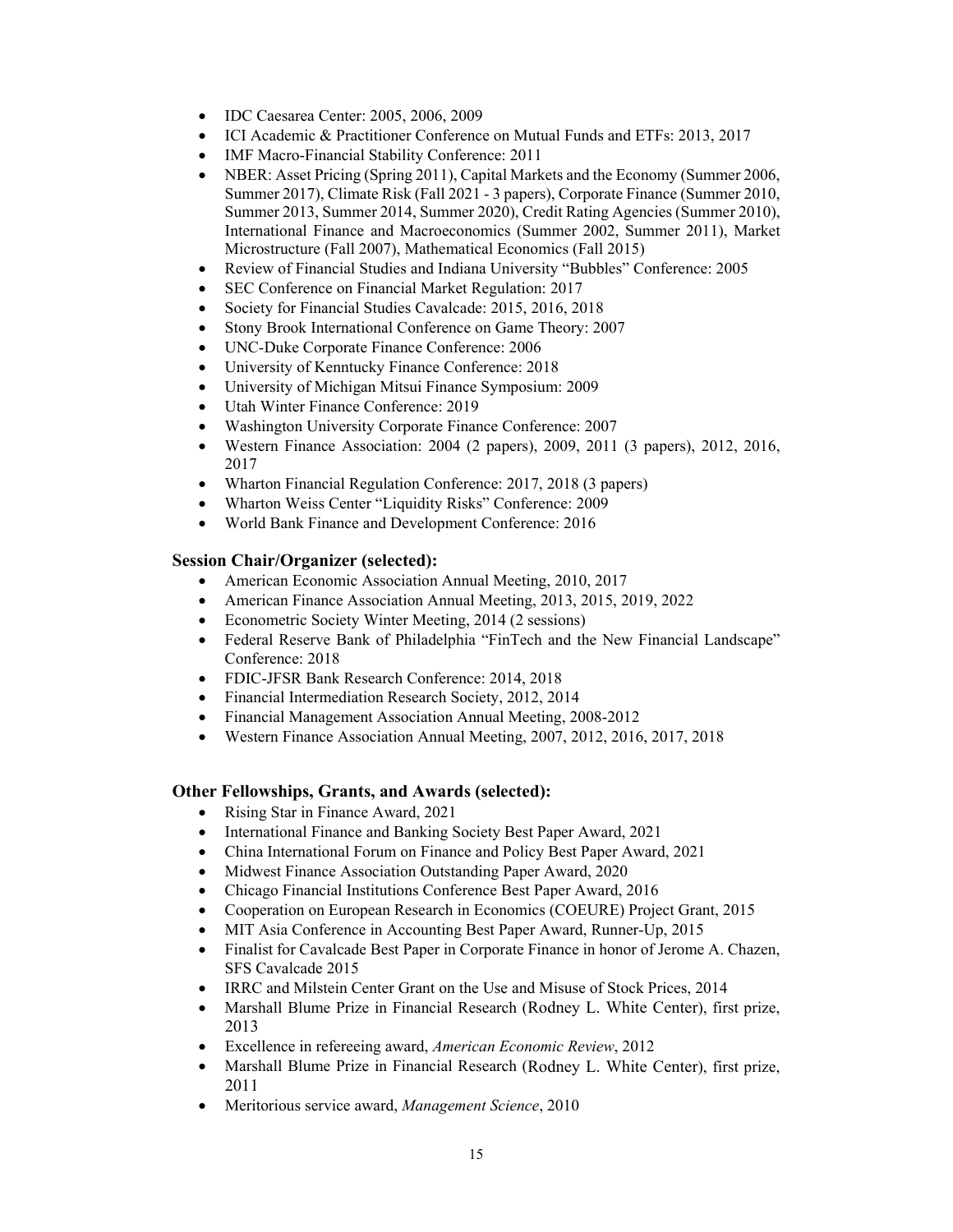- Terker Family Prize in Investment Research (Rodney L. White Center), honorable mention, 2009
- Excellence in refereeing award, *American Economic Review*, 2008
- Nominated for Smith Breeden Prize for the best article published in the *Journal of Finance*, 2005
- Rodney White Center grant, 2004-2007
- CIBER grant, Duke University, 2001-2002 and 2003-2004
- Visiting Scholar Fellowship, Department of Economics, Princeton University, 2000- 2001
- Wolf Foundation fellowship for outstanding Ph.D. students, 2000
- Gideon Fishelson fellowship for M.A. dissertation, 1998
- Eitan Berglas School of Economics fellowship, 1998-1999
- Handlesman fellowship for outstanding students, 1994
- Dean's list, Tel-Aviv University, 1992-1993

# **UNIVERSITY SERVICE**

**Department Service** (at the University of Pennsylvania, unless noted otherwise)**:** 

- Member of voting rules committee  $-2017$ -
- Member of senior recruiting committee  $-2014-2016$ , 2019-2020
- Finance coordinator of law-finance conferences and seminars 2011-
- Coordinator of PhD program 2010-
- Chair of PhD review committee  $-2010-2011$
- Co-chair of junior recruiting committee  $-2010-2011$ ,  $2012-2013$ ,  $2016-2017$
- Member of survey committee  $-2008-2009$
- Co-director of placement for PhD students on the academic market 2008-2010
- Member of junior recruiting committee 2001-2003 (Duke University); 2005-2008
- Seminar series co-organizer 2003-2004 (Duke University); 2005-2006, 2017-2018

**School Service** (at the University of Pennsylvania)**:** 

- Member of Dean Advisory Council 2019-2020
- Member of Academic Freedom and Responsibility Committee 2016-2017
- Member of Penn-Wharton Public Policy Initiative Advisory Board 2012-2015
- Member of Q review committee for Marketing Department 2012-2013
- Member of the executive education advisory board  $-2011$ - $\circ$  Chair of the advisory board – 2021-
- Member of Q review committee for Finance Department 2011-2012
- Member of PhD executive committee 2010-
- Member of MBA executive committee 2008-2010
- Member of Q review committee for Real-Estate Department 2008-2009

**University Service** (at the University of Pennsylvania)**:** 

- Conducted review of PhD Program in Anthropology
- Member of the Graduate Council of the Faculties 2014-2017

# **PhD Dissertation Committees: (Year, Role on Committee, First Academic Placement)**

 **University of Pennsylvania:** Jinghua Yan (2007, member), Nickolay Gantchev (2010, member, University of North Carolina at Chapel Hill), Radhakrishna Kamath (2010, chair, Securities and Exchange Commission), Timothy Lu (2011, member, Peking University HSBC School), Myat Mon (2011, chair), Efstathios Avdis (2012, member, University of